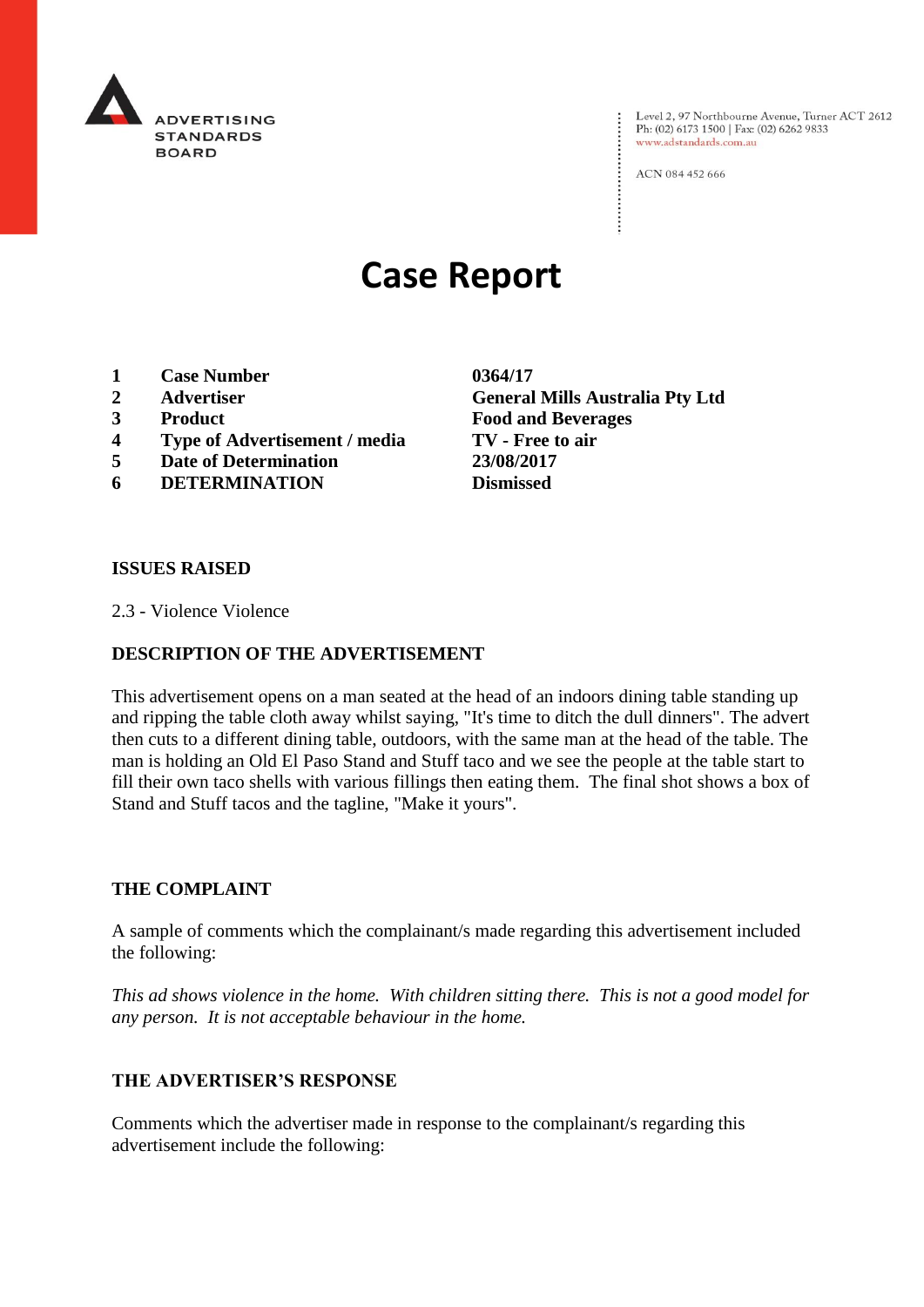#### *RE: Advertiser response to ASB Case ID: 0364/17*

*We refer to your letter notifying us of a complaint that has been raised against a television advertisement relating to Old El Paso Stand 'n' Stuff soft taco kits (the Advertisement). A copy of the 30 second version of the Advertisement has been provided with this letter.*

*Thank you for providing us with an opportunity to respond to this complaint.*

# *DESCRIPTION OF ADVERTISEMENT*

*The Advertisement depicts a man who is seated in a drab, grey dining room, surrounded by his family who are more interested in their phones than in engaging with each other and their meal. The man declares, 'Amigos, it's time to ditch the dull dinners' and flips the tablecloth. The flipping of the tablecloth leads to a scene transition, where we're taken to a vibrant outdoor dining scene, with happy and excited family members enjoying their meal and each other's company. The man enthusiastically interacts with several family members, and explains to the audience how Old El Paso's Mexican Stand 'n' Stuff tortillas can spark a vibrant, exciting and interactive family dinner. The Advertisement ends with the man and his family in unison encouraging the audience to try our products.*

# *ADVERTISER RESPONSE TO COMPLAINT*

*You have asked us to address any relevant issues that arise under the AANA Advertiser Code of Ethics (Ethics Code), the AANA Code of Advertising and Marketing Communications to Children (Marketing to Children Code) and the AANA Food and Beverages Marketing and Communications Code (Food and Beverages Code).*

- *4.1 Ethics Code*
- *(a) Violence*

*The complaint notified to us contends that, 'This ad shows violence in the home.'*

*General Mills does not agree that the Advertisement depicts, presents or portrays anything of the nature of violence that is inconsistent with the Ethics Code. Rather, the Advertisement subverts common film tropes by briefly creating an expectation of passionate action but unexpectedly fulfils those expectations by portraying a family enjoying a meal in a festive and celebratory environment.*

*The Advertisement begins with a scene in which the father character announces to the audience and to the family members sitting around a dull grey dining table that it is 'time to ditch the dull dinners' before flipping the table cloth. The framing of the character, muted colour tone and sudden movements, along with the spoken call to action, are intended to evoke scenes in movies where characters decide to 'take a stand' against oppression. However, whereas the usual result of a call to action to 'take a stand' is to engage in acts of defiance, the expectation is immediately subverted when the flipping of the table cloth reveals a transition to a bright, vibrant dining scene where happy and smiling family members are enjoying a meal. As a result, the father character's passionate display is shown to have been channelled into enjoying a meal with his family, and catalyses vibrant interactions between family members around the dinner table. No act of violence (beyond flipping a tablecloth) is*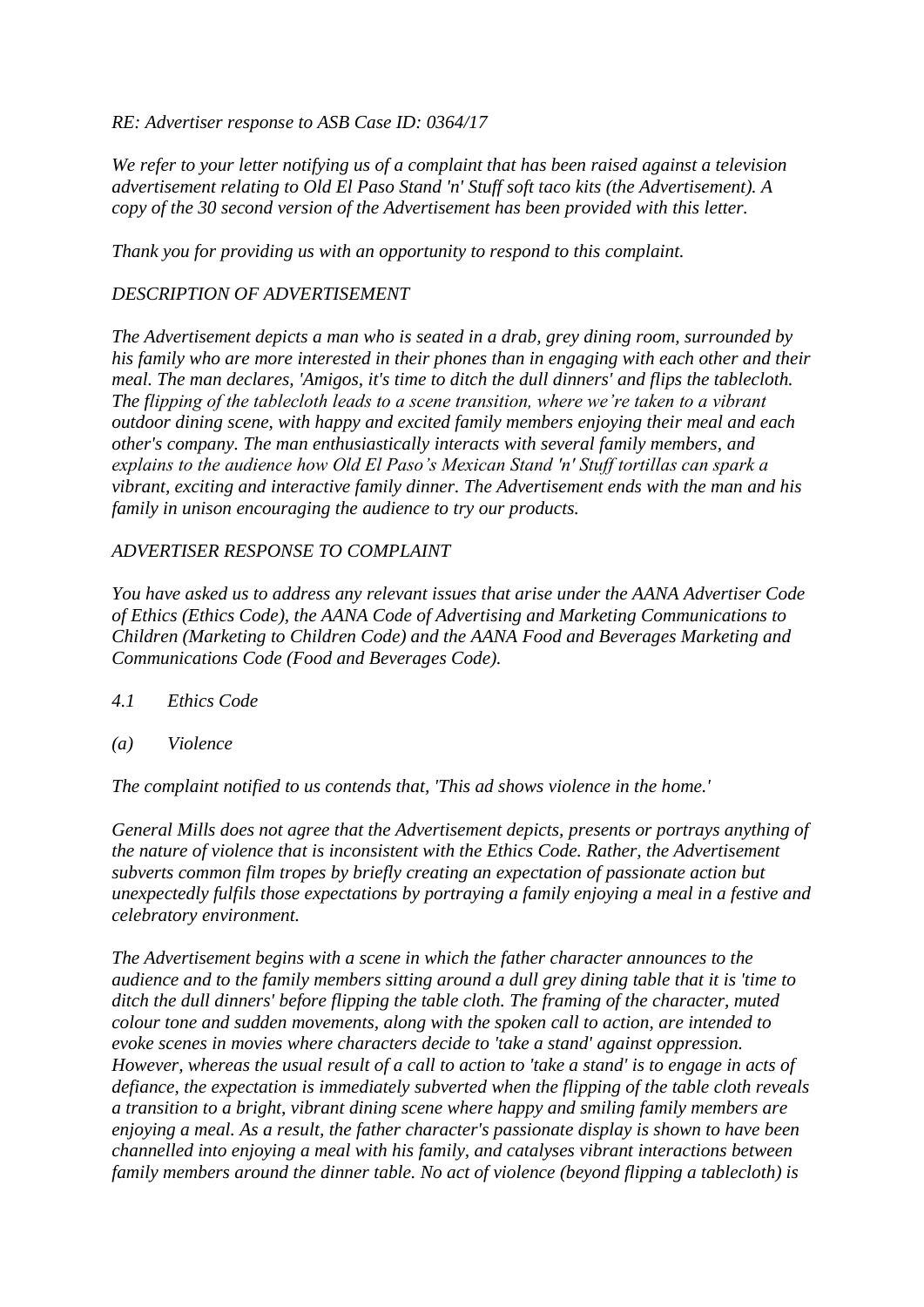*shown or suggested.*

*The Advertisement is therefore a parody of, and subversion of, common themes in action films, but does not itself portray acts of violence inconsistent with the Ethics Code. The juxtaposition of the serious opening scene with the subsequent scene is intended to create a humorous and light-hearted tone for the Advertisement.*

*We note that, as stated on the ASB's website, 'advertising which shows actions which are not overly aggressive, are light-hearted, and are not specifically aimed at a person are not usually considered to be violent'. General Mills considers that this advertisement falls squarely within that principle – the tone of the advertisement is light-hearted and the only 'aggression' depicted in the Advertisement is, in context, shown to be a passionate rejection of dull dinners. The act of pulling the tablecloth is not shown to hurt or even alarm the other family members seated around the dining table – their reaction is only shown after the scene transition, where they are enjoying themselves after having been 'liberated'.*

*Further, the father character's flipping of the tablecloth is clearly an exaggerated reaction to dull dinners and his behaviour is not presented in a way that suggests that the behaviour should be modelled by viewers. It does not portray, suggest, amount to or condone domestic violence or any other sort of violence.*

# *(b) Discrimination*

*No discrimination issue is raised. General Mills considers that, given the Advertisement is for Mexican food, it is appropriate to portray a Mexican family happily enjoying a meal using the product. We therefore consider that the Advertisement does not portray or depict material in a way which is discriminatory or which vilifies a person or section of the community.*

*(c) Sexual appeal, sexuality and nudity*

*The Advertisement does not contain any sexual elements. We consider that the Advertisement complies with the Ethics Code's provisions relating to use of sexuality in advertising.*

# *(d) Language*

*The Advertisement does not contain any obscene language. We consider that the language used in the Advertisement is appropriate and complies with the Ethics Code.*

*(e) Prevailing Community Standards*

*We consider that the Advertisement does not portray any material that is contrary to Prevailing Community Standards.*

*(f) Clearly distinguishable*

*The Advertisement is clearly an advertisement and is shown during designated advertising slots on television.*

*4.2 Marketing to Children Code*